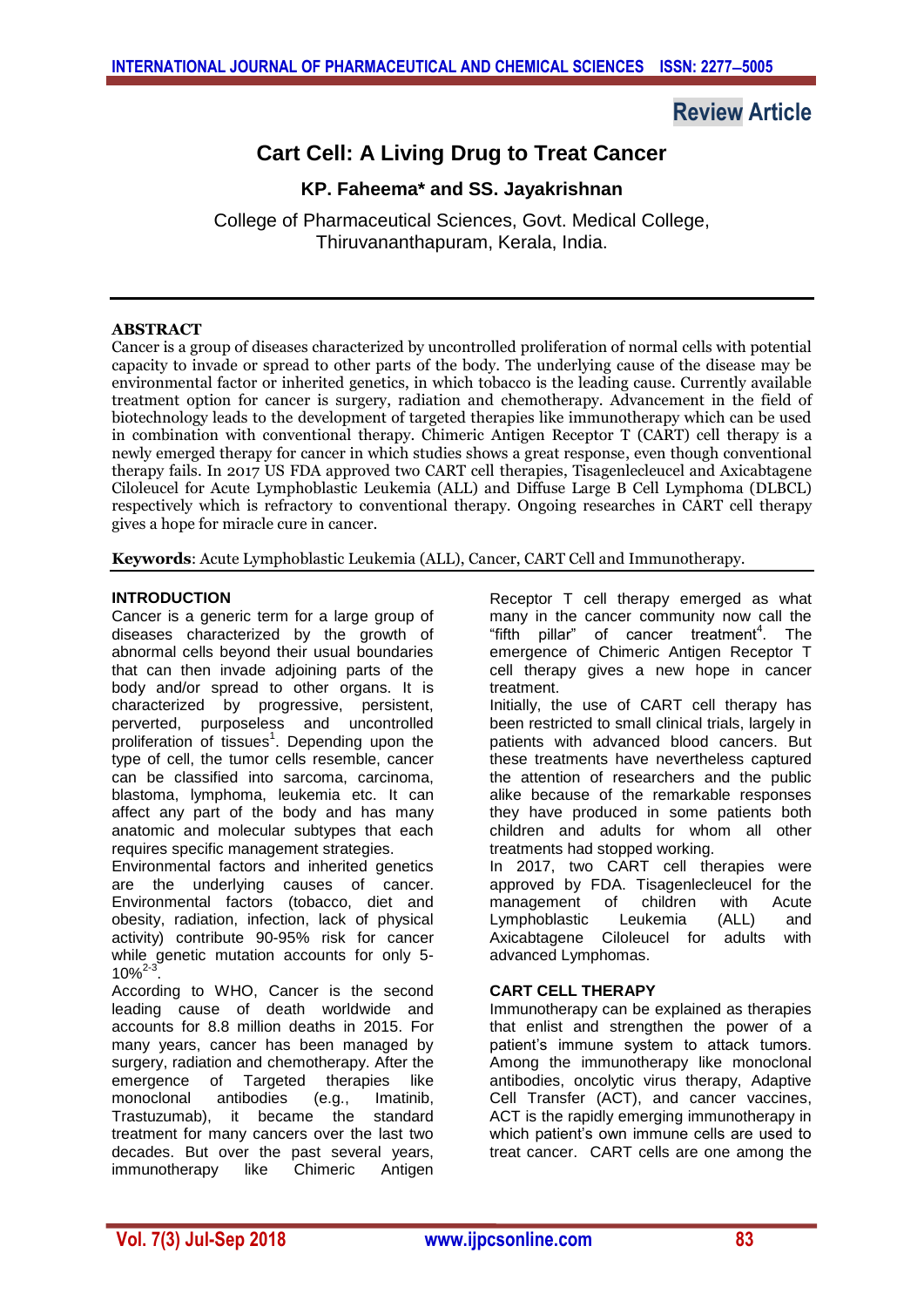several ACT that has advanced the furthest in clinical development.

In CART cell therapy, T cells are genetically engineered to express an artificial T cell receptor (i.e. Chimeric Antigen Receptor) through which they are targeted to disease related antigens<sup>5</sup>. When these CART cells come in contact with antigens on the tumors, they get activated and become cytotoxic. The CART cell destroy the cancer cell through mechanisms such as extensive stimulated cell proliferation, cytotoxicity, and by release of cytokines from immune cells that have an effect on other cells in the organism<sup>6</sup>.

CD19, a transmembrane glycoprotein in human is widely expressed during all phases of B cell development until terminal differentiation into plasma cells. So CD19 can be effectively used as a B cell marker to diagnose cancers that arise from this type of cell-notably B cell lymphomas, Acute Lymphoblastic Leukemia, and Chronic Lymphocytic Leukemia  $(CLL)^{7-9}$ . Thus CD19 targeted therapies based on T cells that express CD19 specific Chimeric Antigen Receptors (CAR) can be used for its antitumor activity in patients with CD19<sup>+</sup> lymphoma and leukemia. CAR-19 T cells are more effective than anti CD19 immunotoxins as it can remain in the body for a long period.

### **MILESTONES TO CART CELL THERAPY**

In 2009 Noello Frey from Abramson Cancer Center of the University of Pennsylvania conducted a phase 1 study on "CART 19 to treat B cell leukemia or lymphoma that are resistant or refractory to chemotherapy". Twenty-six participants were included in the study. Among this eighteen were diagnosed with Chronic Lymphocytic Leukemia (CLL) and eight with Acute Lymphoblastic Leukemia (ALL). Fourteen participants from eighteen completed the study and three of them had complete response (21.4% CR), three had partial response (21.4% PR) and eight had no response (57.1% NR). In ALL group with eight participants, six completed the study with 83.4% complete response and 16.6% no response<sup>10</sup>.

Stephen A Grupp from Children's Hospital of Philadelphia, Pennsylvania conducting a study on "Phase I/IIA study of CART 19 cells for patients with chemotherapy resistant or refractory CD19<sup>+</sup> leukemia and lymphoma (Pedi CART19)" since 2011. Seventy-six participants (children and adult of age 1 to 24) were included in the study. This study is still going on<sup>11</sup>.

These two studies led collaboration of Children's Hospital of Philadelphia with University of Pennsylvania and Novartis and

done a pilot trial at Children's Hospital of Philadelphia in 2014 October. This trial was titled as "CTL019 lentiviral vector in patients with relapsed/ refractory ALL at dose of 0.76  $\times$ 

10<sup>6</sup> to 20.6  $\times$  10<sup>6</sup> per Kg body weight".

Out of the thirty participants (children and adult) in this study, twenty-seven had complete response (90%); fifteen among the twenty-seven were even refractory to stem cell transplantation<sup>12</sup>. This study was the base for US FDA approval for CART cell therapy for treating ALL in 2017.

In April 2017, Tisagenlecleucel (formely CTL019) received breakthrough therapy designation by US FDA for the treatment of relapsed or refractory diffuse large B cell lymphoma (DLBCL) and in August 2017 FDA granted approval for the use of Tisagenlecleucel in people with ALL. Approximate cost of therapy is 475000 USD. In the same year FDA approved Axicabtagene Ciloleucel as breakthrough designation for B cell lymphoma. 373000 USD is the approximate cost for Axicabtagene Ciloleucel therapy.

### **PROCEDURE**



**Fig. 1: showing CART Cell therapy procedure**

In CART cell therapy WBCs are collected from the patient's blood for preparing genetically modified T cells by Leukapheresis. It is a specific type of apheresis in which one particular constituent of blood is separated and return the remainder to the circulation<sup>13</sup>. During leukapheresis, sometimes calcium level can drop and cause numbness and tingling or muscle spasms. This can be easily treated with calcium, which may be given orally or intravenously.

Once the WBCs are removed, T cells are separated and genetically altered by adding the specific Chimeric Antigen Receptor. Thus T cell gets transformed to CART cell. This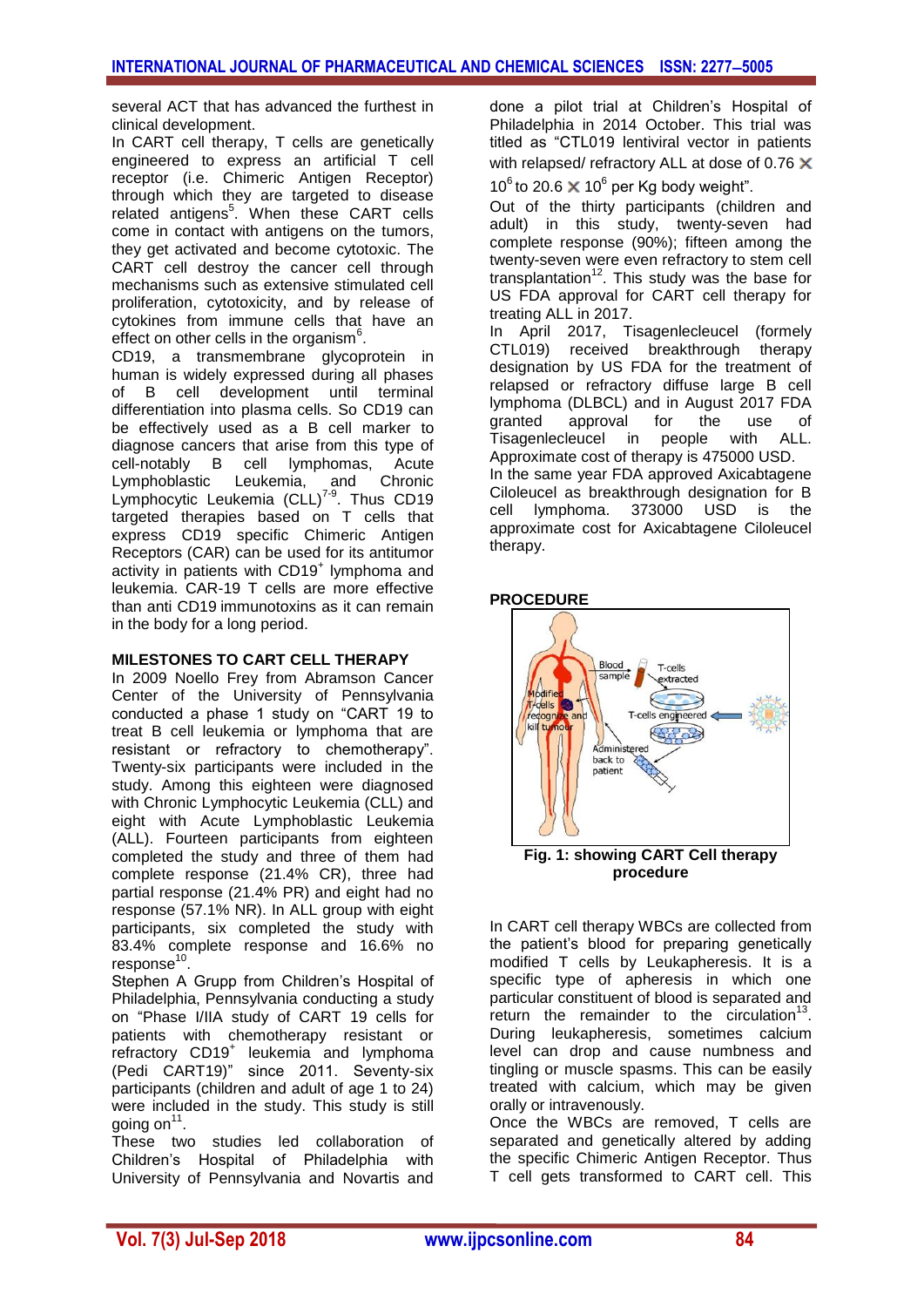process may take few weeks because a very large number of CART cells are needed for this therapy. When enough CART cells are produced they will be transplanted back to the patient to launch a precise attack against the cancer cells.

When these CART cells enter into the body they will specifically recognize the CD19 $^+$  B cell. Once the CART cells start binding with cancer cells, they multiply and can destroy more cancer cells. This means when T cells are engineered to become CART cell, it acts as a "living drug"<sup>14</sup>. So CART cells are equivalent to a live drug for cancer therapy. A few days before a CART cell infusion, a patient receive chemotherapy known as immunodepleting chemotherapy to lower the number of other immune cells so that the CART cells have a better chance to get activated and fight with the cancer cell.

### **TISAGENLECLEUCEL**

Indication for the treatment of patients up to 25 years of age with B cell precursor acute lymphoblastic leukemia (ALL) that is refractory or in second or later relapse.

Dose: is given according to the body weight of the patient. For patients with 50Kg or less body weight 0.2 to 5.0  $\times$  10<sup>6</sup> CAR-positive viable T cells per Kg body weight is given. For patients above 50Kg body weight dose is 0.1 to 2.5  $\times$  10<sup>8</sup> CAR-positive viable T cells per Kg body weight.

#### **Administration**

one treatment course consists of lymphodepleting chemotherapy (30mg/m<sup>2</sup> intravenous Fludarabine daily for four days and 500mg/ $m^2$  intravenous Cyclophosphamide daily for two days starting with the first dose of Fludarabine) followed by infusion of Tisagenlecleucel. Infusion of Tisagenlecleucel is given after two to fourteen days after completion of lymphodepleting chemotherapy.

#### **AXICABTAGENE CILOLEUCEL**

Indication for the treatment of adult patients with relapsed or refractory large B cell lymphoma after two or more lines of systemic therapy.

Dose: 2  $\times$  10<sup>6</sup> CAR- positive viable T cells per Kg body weight, with a maximum of 2  $\times$  10<sup>8</sup> CARpositve viable T cells.

#### **Administration**

lymphodepleting chemotherapy regimen of Cyclophosphamide 500mg/m<sup>2</sup> intravenously and Fludarabine 30mg/m<sup>2</sup> intravenously on the fifth, fourth and third day before infusion of Axicabtagene Ciloleucel. After that administering Acetaminophen 650mg PO and Diphenhydramine 12.5mg intravenously or PO approximately one hour before Axicabtagene Ciloleucel infusion.

#### **ADVERSE EFFECTS**

Besides the great response, CART cell therapy have some adverse effects like Cytokine Release Syndrome, Neurologic toxicities, Hypersensitivity reactions, Serious infections, Prolonged Cytopenias and Hypogammaglobulinemia. Among this Cytokine Release Syndrome (tumor lysis syndrome) is a life-threatening ADR in which interleukin-6 plays a major role<sup>15</sup>. But this can be managed with Tocilizumab (an immunosuppressant drug that will inhibit the proinflammatory effects of soluble and membrane bound interleukin-6) and corticosteroid<sup>9,12</sup>.

#### **CURRENTLY ACTIVE STUDIES**

Currently 328 studies are going on to evaluate the safety and efficacy of CART cell in cancer<sup>16</sup>. Among that few studies to evaluate the safety and efficacy of Tisagenlecleucel and Axicabtagene Ciloleucel are:

- Study of efficacy and safety of CTL019 in pediatric ALL patients (clinical trial.gov. identifier- NCT02228096).
- A phase I/II multicenter study evaluating Axicabtagene Ciloleucel in subjects with Refractory Aggressive Non-Hodkin Lymphoma (ZUMA 1 trial: clinical trial.gov. identifier- NCT02348216).
- Determine efficacy and safety of CTL019 in pediatric patients with relapsed and refractory B cell ALL (ELIANA trail: clinical trial.gov. identifier- NCT02435849).